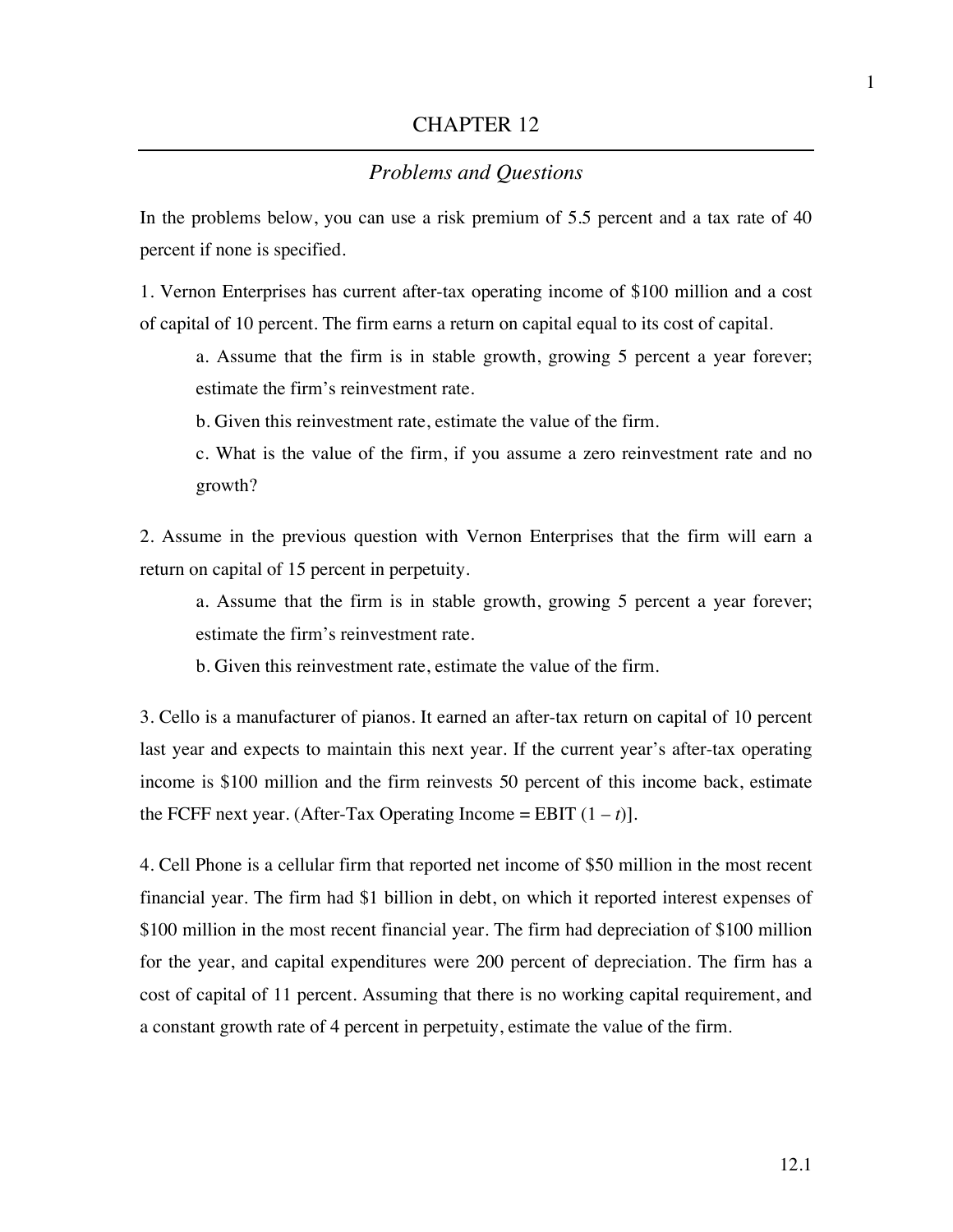5. Netsoft is a company that manufactures networking software. In the current year, the firm reported operating earnings before interest and taxes of \$200 million (operating earnings does not include interest income), and these earnings are expected to grow 4 percent a year in perpetuity. In addition, the firm has a cash balance of \$250 million on which it earned interest income of \$20 million. The unlevered beta for other networking software firm is 1.20, and these firms have on average cash balances of 10 percent of firm value. If Netsoft has a debt ratio of 15 percent, a tax rate of 40 percent, a return on capital of 10 percent on operating assets, and a cost of debt of 10 percent, estimate the value of the firm. (The risk-free rate is 6 percent, and you can assume a market risk premium of 5.5 percent.)

6. Gemco Jewelers earned \$5 million in after-tax operating income in the most recent year. The firm also had capital expenditures of \$4 million and depreciation of \$2 million during the year, and the noncash working capital at the end of the year was \$10 million.

a. Assuming that the firm's operating income will grow 20 percent next year, and that all other items (capital expenditures, depreciation, and noncash working capital) will grow at the same rate, estimate the FCFF next year.

b. If the firm can grow at 20 percent for the next five years, estimate the present value of the FCFF over that period. You can assume a cost of capital of 12 percent.

c. After year five, the firm's capital expenditures will decline to 125 percent of revenues, and the growth rate will drop to 5 percent (in both operating income and noncash working capital). In addition, the cost of capital will decline to 10 percent. Estimate the terminal value of the firm at the end of year five.

d. Estimate the total value of the operating assets of the firm.

7. Now assume that Gemco Jewelers has \$10 million in cash and nonoperating assets and that the firm has \$15 million in outstanding debt.

- a. Estimate the value of equity in the firm.
- b. If the firm has 5 million shares outstanding, estimate the value of equity per share.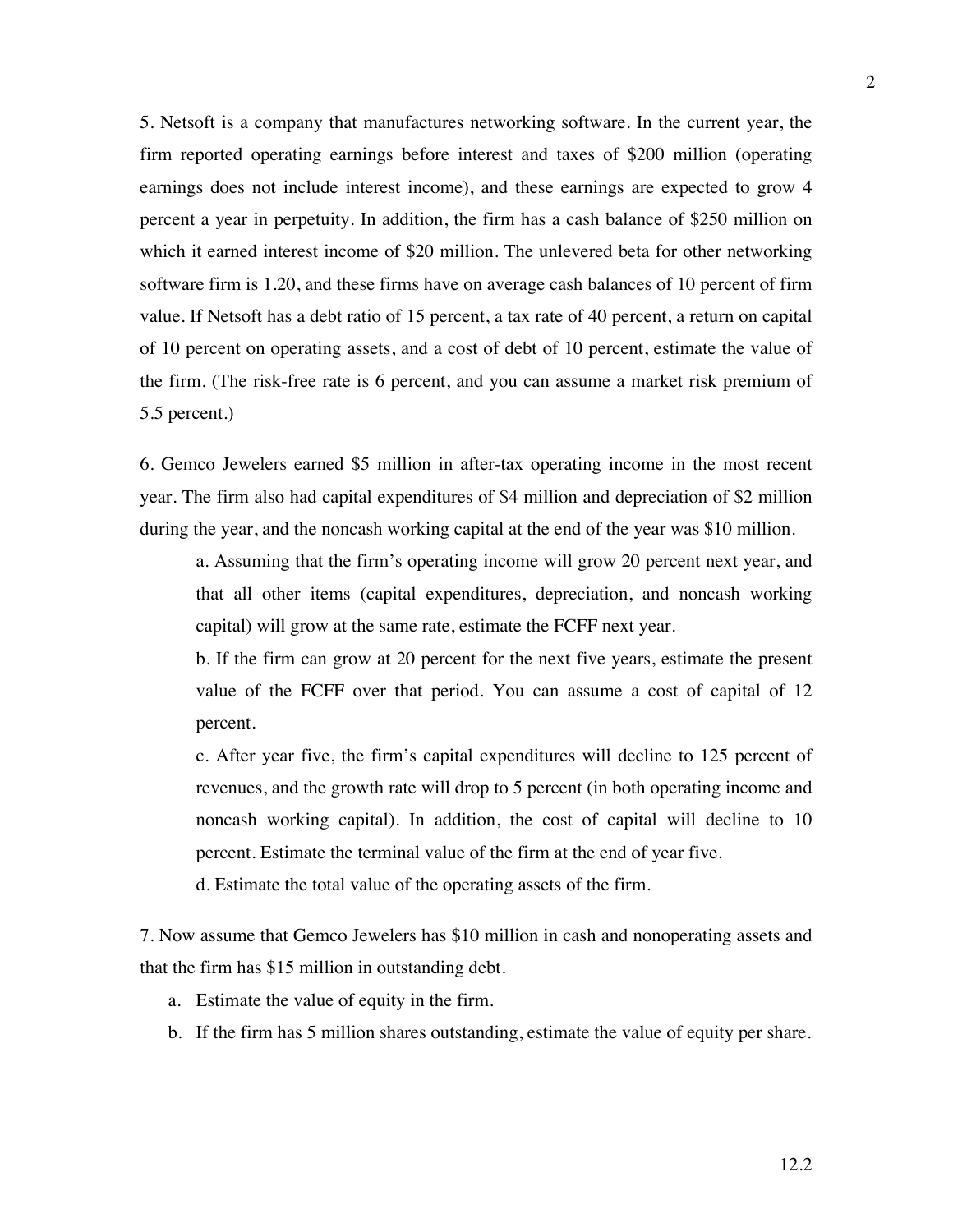c. How would your answer to **b** change if you learn that the firm has 1 million options outstanding, with an exercise price of \$5 and five years to maturity? (The estimated value per option is \$7.)

8. Union Pacific Railroad reported net income of \$770 million after interest expenses of \$320 million in a recent financial year. (The corporate tax rate was 36 percent.) It reported depreciation of \$960 million in that year, and capital spending was \$1.2 billion. The firm also had \$4 billion in debt outstanding on the books, was rated AA (carrying a yield to maturity of 8 percent), and was trading at par (up from \$3.8 billion at the end of the previous year). The beta of the stock is 1.05, and there were 200 million shares outstanding (trading at \$60 per share), with a book value of \$5 billion. Union Pacific paid 40 percent of its earnings as dividends and working capital requirements are negligible. (The Treasury bond rate is 7 percent.)

- a. Estimate the FCFF for the most recent financial year.
- b. Estimate the value of the firm now.
- c. Estimate the value of equity and the value per share now.

9. Lockheed, one of the largest defense contractors in the United States, reported EBITDA of \$1,290 million in a recent financial year, prior to interest expenses of \$215 million and depreciation charges of \$400 million. Capital expenditures amounted to \$450 million during the year, and working capital was 7 percent of revenues (which were \$13,500 million). The firm had debt outstanding of \$3.068 billion (in book value terms), trading at a market value of \$3.2 billion, and yielding a pretax interest rate of 8 percent. There were 62 million shares outstanding, trading at \$64 per share, and the most recent beta is 1.10. The tax rate for the firm is 40 percent. (The Treasury bond rate is 7 percent.) The firm expects revenues, earnings, capital expenditures, and depreciation to grow at 9.5 percent a year for the next 5 years, after which the growth rate is expected to drop to 4 percent. (Even though this is unrealistic, you can assume that apital spending will offset depreciation in the stable-growth period.) The company also plans to lower its debt/equity ratio to 50 percent for the steady state (which will result in the pretax interest rate dropping to 7.5 percent).

a. Estimate the value of the firm.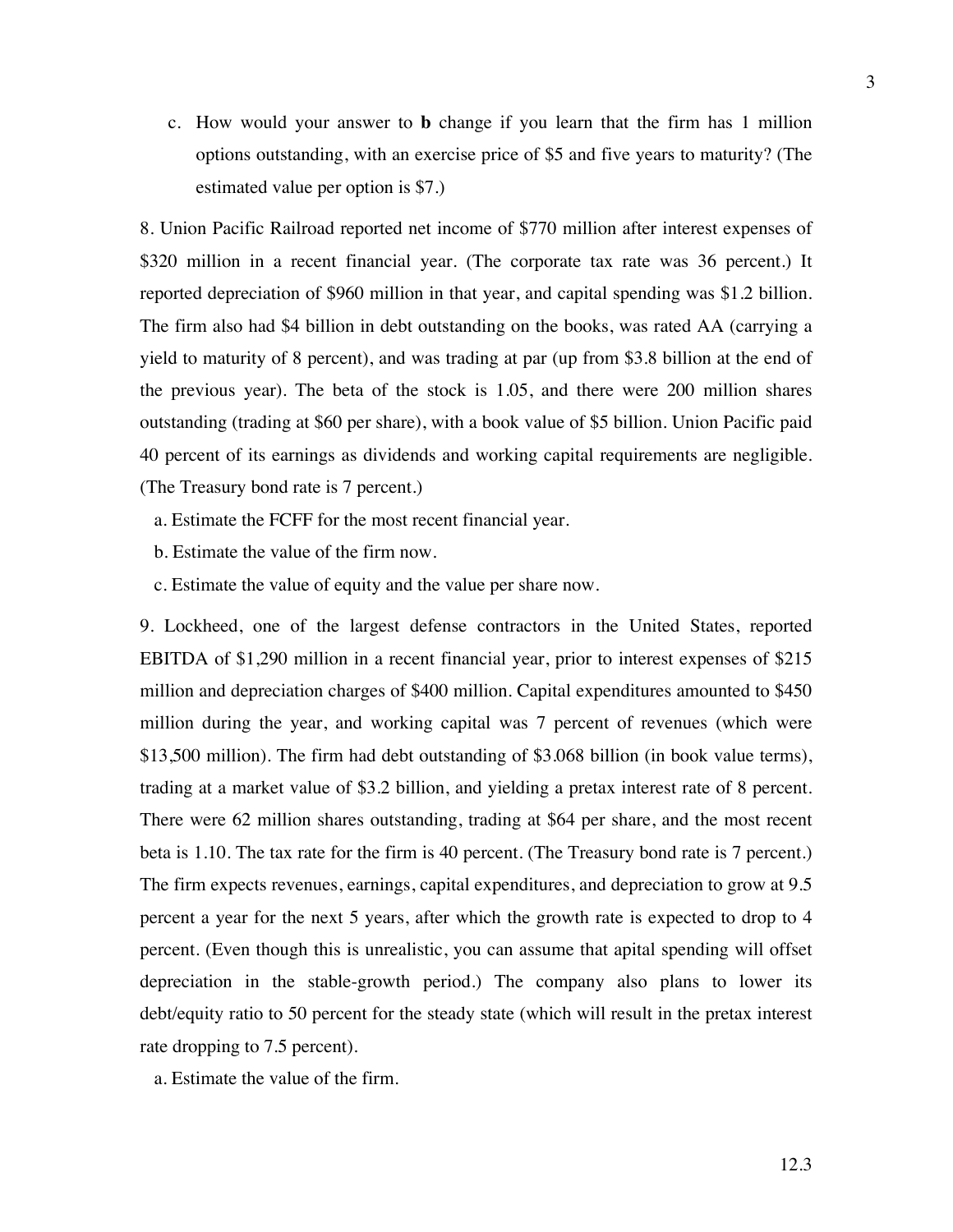b. Estimate the value of the equity in the firm and the value per share.

10. In the face of disappointing earnings results and increasingly assertive institutional stockholders, Eastman Kodak was considering the sale of its health division, which earned \$560 million in EBIT in the most recent year on revenues of \$5.285 billion. The expected growth in earnings was expected to moderate to 6 percent for the next 5 years, and to 4 percent after that. Capital expenditures in the health division amounted to \$420 million in the most recent year, whereas depreciation was \$350 million. Both are expected to grow 4 percent a year in the long run. Working capital requirements are negligible.

The average beta of firms competing with Eastman Kodak's health division is 1.15. Although Eastman Kodak has a debt ratio  $(D/[D + E])$  of 50 percent, the health division can sustain a debt ratio  $(D/(D + E))$  of only 20 percent, which is similar to the average debt ratio of firms competing in the health sector. At this level of debt, the health division can expect to pay 7.5 percent on its debt, before taxes. (The tax rate is 40 percent, and the Treasury bond rate is 7 percent.)

- a. Estimate the cost of capital for the division.
- b. Estimate the value of the division.

11. You have been asked to value Alcoa and have come up with the following inputs.

- The stock has a beta of 0.90, estimated over the last five years. During this period, the firm had an average debt/equity ratio of 20 percent and an average cash balance of 15 percent.
- The firm's current market value of equity is 1.6 billion and its current market value of debt is \$800 million. The current cash balance is \$500 million.
- The firm earned earnings before interest and taxes of \$450 million, which includes the interest income on the current cash balance of \$50 million. The firm's tax rate is 40 percent.
- The firm is in stable growth, and its earnings from operations are expected to grow 5 percent a year. The net capital expenditures next year are expected to be \$90 million. Estimate the value of the noncash assets of the firm, its total value, and the value of its equity.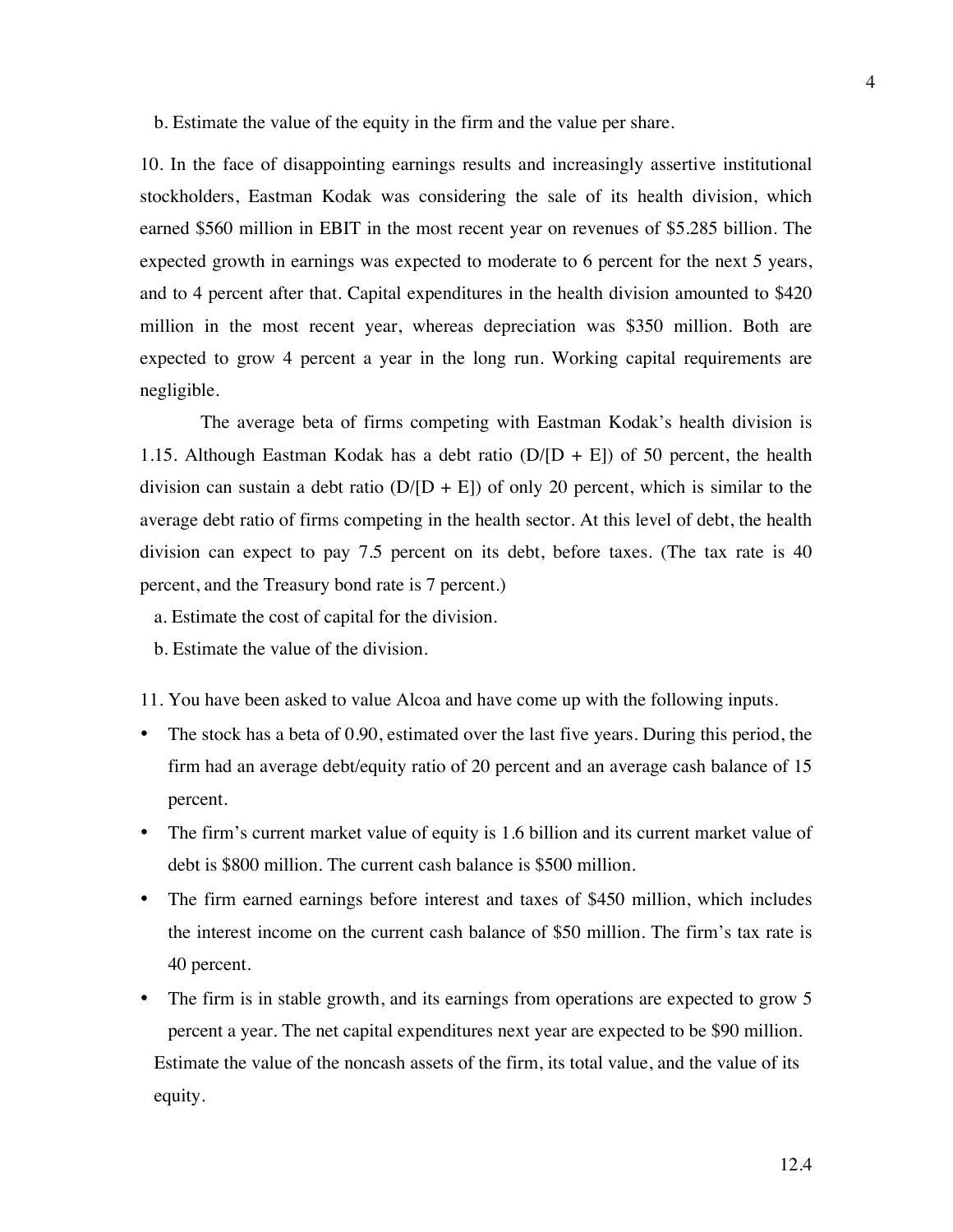12. You are analyzing a valuation done on a stable firm by a well-known analyst. Based on the expected FCFF next year of \$30 million, and an expected growth rate of 5 percent, the analyst has estimated a value of \$750 million. However, he has made the mistake of using the book values of debt and equity in his calculation. Although you do not know the book value weights he used, you know that the firm has a cost of equity of 12 percent and an after-tax cost of debt of 6 percent. You also know that the market value of equity is three times the book value of equity, and the market value of debt is equal to the book value of debt. Estimate the correct value for the firm.

13. You have been asked to value Office Help, a private firm providing office support services in the New York area.

- The firm reported pretax operating income of \$10 million in its most recent financial year on revenues of \$100 million. In the most recent financial year, you note that the owners of the business did not pay themselves a salary. You believe that a fair salary for their services would be \$1.5 million a year.
- The cost of capital for comparable firms that are publicly traded is 9 percent. (You can assume that this firm will have similar leverage and cost of capital.)
- The firm is in stable growth and expects to grow 5 percent a year in perpetuity. The tax rate is 40 percent.

The average illiquidity discount applied to private firms is 30 percent, but you have run a regression and arrived at the following estimate for the discount:

Illiquidity Discount  $= 0.30 - 0.04$  (ln [Revenues in millions]) Estimate the value of Office Help for sale in a private transaction (to an individual).

14. National City, a bank holding company, reported earnings per share of \$2.40 and paid dividends per share of \$1.06. The earnings had grown 7.5 percent a year over the prior five years, and were expected to grow 6 percent a year in the long run. The stock had a beta of 1.05 and traded for ten times earnings. The Treasury bond rate was 7 percent.

- a. Estimate the P/E ratio for National City.
- b. What long-term growth rate is implied in the firm's current PE ratio?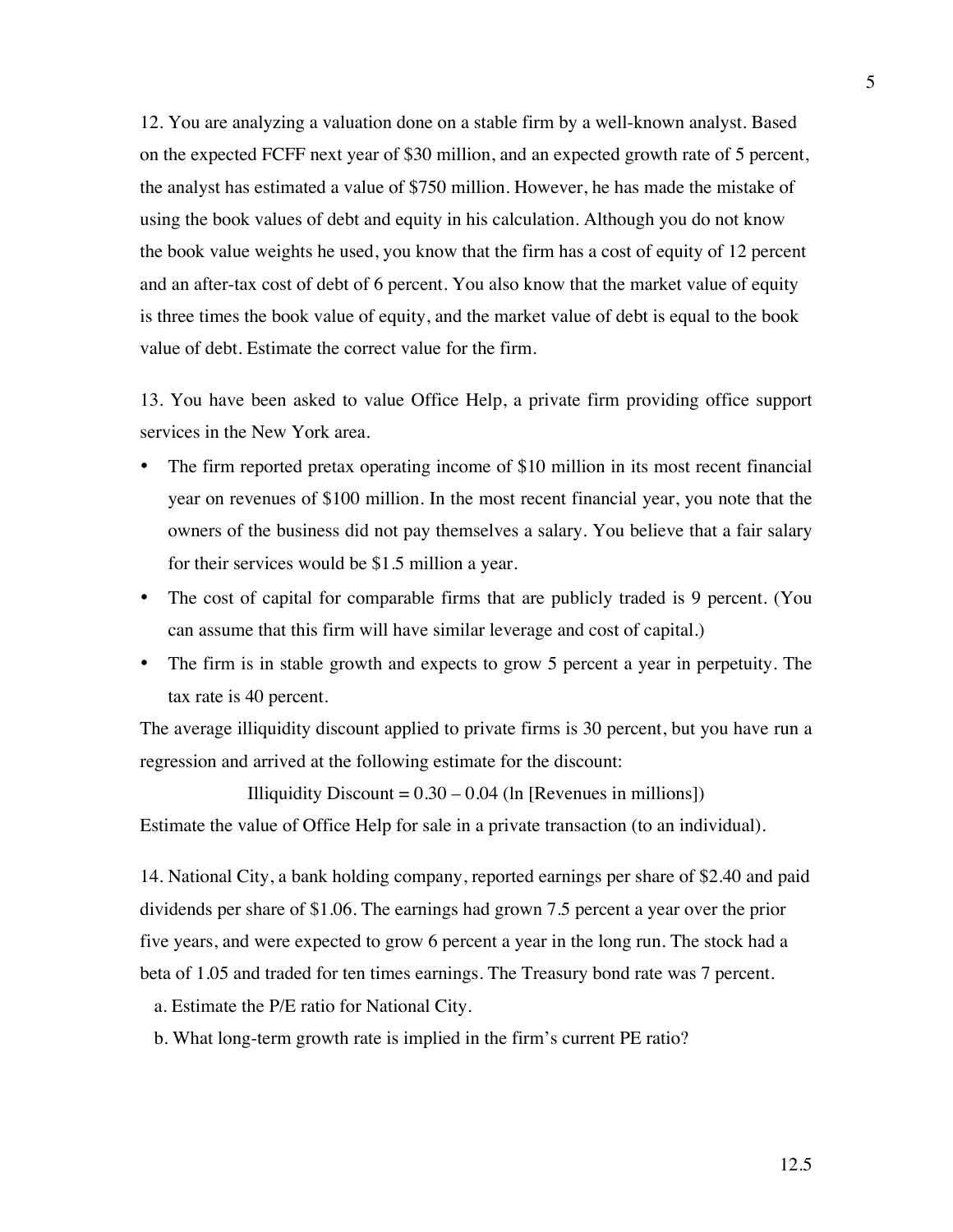| Company                  | <b>P/E</b> Ratio  | <b>Expected Growth</b> | <b>Beta</b> | Payout |
|--------------------------|-------------------|------------------------|-------------|--------|
| Boeing                   | 17.3              | 3.5%                   | 1.10        | 28%    |
| <b>General Dynamics</b>  | 15.5              | 11.5%                  | 1.25        | 40%    |
| General Motors-Hughes    | $\overline{16.5}$ | 13.0%                  | 0.85        | 41%    |
| Grumman                  | 11.4              | 10.5%                  | 0.80        | 37%    |
| Lockheed                 | 10.2              | 9.5%                   | 0.85        | 37%    |
| Logicon                  | 12.4              | 14.0%                  | 0.85        | 11%    |
| Loral                    | 13.3              | 16.5%                  | 0.75        | 23%    |
| <b>Martin Marietta</b>   | 11.0              | 8.0%                   | 0.85        | 22%    |
| <b>McDonnell Douglas</b> | 22.6              | 13.0%                  | 1.15        | 37%    |
| Northrop                 | 9.5               | 9.0%                   | 1.05        | 47%    |
| Raytheon                 | 12.1              | 9.5%                   | 0.75        | 28%    |
| Rockwell                 | 13.9              | 11.5%                  | 1.00        | 38%    |
| Thiokol                  | 8.7               | 5.5%                   | 0.95        | 15%    |
| <b>United Industrial</b> | 10.4              | 4.5%                   | 0.70        | 50%    |

15. The following were the P/E ratios of firms in the aerospace/defense industry at the with additional data on expected growth and risk:

a. Estimate the average and median P/E ratios. What, if anything, would these averages tell you?

b. An analyst concludes that Thiokol is undervalued because its P/E ratio is lower than the industry average. Under what conditions is this statement true? Would you agree with it here?

c. Using the PEG ratio, assess whether Thiokol is undervalued. What are you assuming about the relationship between value and growth when you use PEG ratios?

d. Using a regression, control for differences across firms on risk, growth, and payout. Specify how you would use this regression to spot under- and overvalued stocks. What are the limitations of this approach?

16. NCH, which markets cleaning chemicals, insecticides, and other products, paid dividends of \$2.00 per share on earnings of \$4.00 per share. The book value of equity per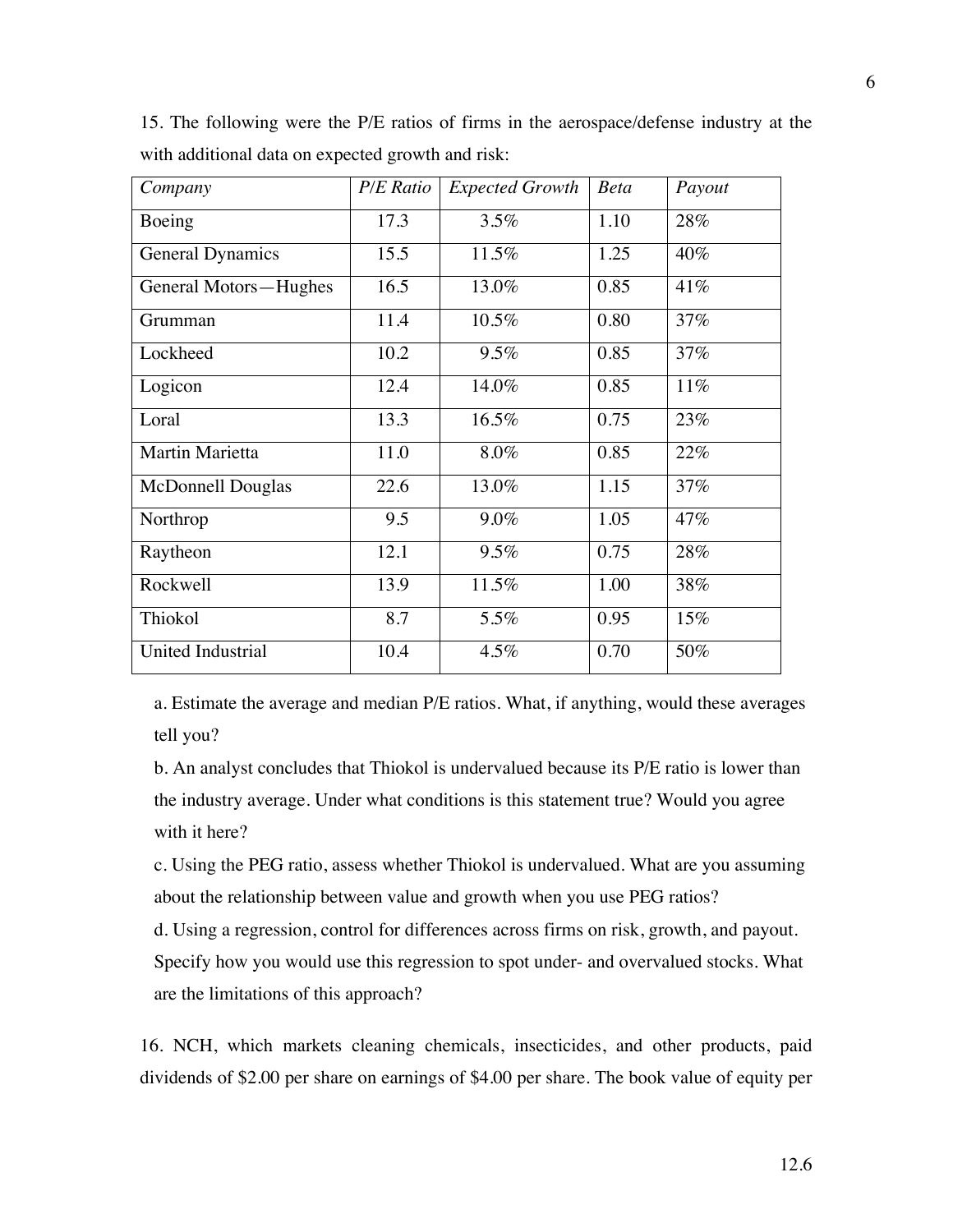share was \$40.00, and earnings are expected to grow 5 percent a year in the long term. The stock has a beta of 0.85, and sells for \$60 per share. The Treasury bond rate is 7 percent.

a. Based on these inputs, estimate the price/book value ratio for NCH.

b. How much would the return on equity have to increase to justify the price/book value ratio at which NCH sells for currently?

17. You are trying to estimate a price per share on an IPO of a company involved in environmental waste disposal. The company has a book value per share of \$20 and earned \$3.50 per share in the most recent time period. Although it does not pay dividends, the capital expenditures per share were \$2.50 higher than depreciation per share in the most recent period, and the firm uses no debt financing. Analysts project that earnings for the company will grow 25 percent a year for the next five years. You have data on other companies in the environment waste disposal business:

| Company                | Price   | <b>BV/Share</b> | <b>EPS</b> | <b>DPS</b> | <b>Beta</b> | Exp. Growth |
|------------------------|---------|-----------------|------------|------------|-------------|-------------|
| Air & Water            | \$9.60  | \$8.48          | \$0.40     | \$0.00     | 1.65        | 10.5%       |
| Allwaste               | \$5.40  | \$3.10          | \$0.25     | \$0.00     | 1.10        | 18.5%       |
| <b>Browning Ferris</b> | \$29.00 | \$11.50         | \$1.45     | \$0.68     | 1.25        | 11.0%       |
| <b>Chemical Waste</b>  | \$9.40  | \$3.75          | \$0.45     | \$0.15     | 1.15        | 2.5%        |
| Groundwater            | \$15.00 | \$14.45         | \$0.65     | \$0.00     | 1.00        | $3.0\%$     |
| Intn'l Tech.           | \$3.30  | \$3.35          | \$0.16     | \$0.00     | 1.10        | 11.0%       |
| Ionics                 | \$48.00 | \$31.00         | \$2.20     | \$0.00     | 1.00        | 14.5%       |
| Laidlaw                | \$6.30  | \$5.85          | \$0.40     | \$0.12     | 1.15        | 8.5%        |
| <b>OHM</b>             | \$16.00 | \$5.65          | \$0.60     | \$0.00     | 1.15        | 9.50%       |
| Rollins                | \$5.10  | \$3.65          | \$0.05     | \$0.00     | 1.30        | 1.0%        |
| Safety-Kleen           | \$14.00 | \$9.25          | \$0.80     | \$0.36     | 1.15        | 6.50%       |

The average debt/equity ratio of these firms is 20 percent, and the tax rate is 40 percent. a. Estimate the average price/book value ratio for these comparable firms. Would you use this average P/BV ratio to price the IPO?

b. What subjective adjustments would you make to the price/book value ratio for this firm and why?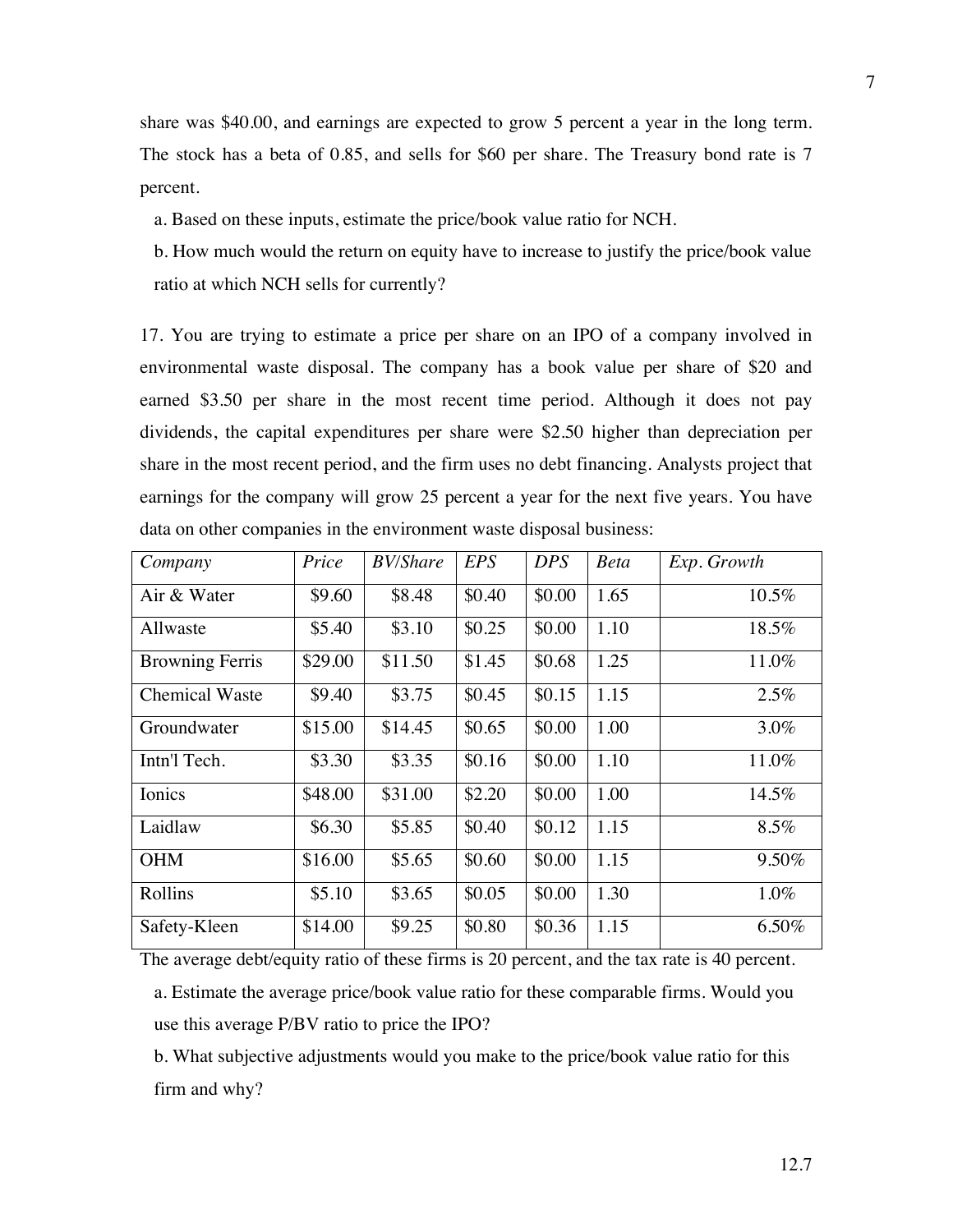18. Longs Drug, a large U.S. drugstore chain operating primarily in northern California, had sales per share of \$122 on which it reported earnings per share of \$2.45 and paid a dividend per share of \$1.12. The company is expected to grow 6 percent in the long run, and has a beta of 0.90. The current Treasury bond rate is 7 percent.

a. Estimate the appropriate price/sales multiple for Longs Drug.

b. The stock is currently trading for \$34 per share. Assuming the growth rate is estimated correctly, what would the profit margin need to be to justify this price per share?

19. You have been asked to assess whether Walgreen, a drugstore chain, is correctly priced relative to its competitors in the drugstore industry. The following are the price/sales ratios, profit margins, and other relative details of the firms in the drugstore industry.

| Company            | P/S Ratio | Profit Margin | Payout | <b>Expected Growth</b> | <b>Beta</b> |
|--------------------|-----------|---------------|--------|------------------------|-------------|
| <b>Arbor Drugs</b> | 0.42      | 3.40%         | 18%    | 14.0%                  | 1.05        |
| Big B              | 0.30      | 1.90%         | 14%    | 23.5%                  | 0.70        |
| Drug Emporium      | 0.10      | $0.60\%$      | $0\%$  | 27.5%                  | 0.90        |
| Fay's              | 0.15      | 1.30%         | 37%    | 11.5%                  | 0.90        |
| Genovese           | 0.18      | 1.70%         | 26%    | 10.5%                  | 0.80        |
| Longs Drug         | 0.30      | 2.00%         | 46%    | 6.0%                   | 0.90        |
| Perry Drugs        | 0.12      | 1.30%         | $0\%$  | 12.5%                  | 1.10        |
| Rite-Aid           | 0.33      | 3.20%         | 37%    | 10.5%                  | 0.90        |
| Walgreen           | 0.60      | 2.70%         | 31%    | 13.5%                  | 1.15        |

Based entirely on a subjective analysis, do you think that Walgreen is overpriced because its price/sales ratio is the highest in the industry? If it is not, how would you rationalize its value?

20. Time Warner is considering a sale of its publishing division. The division had earnings EBITDA of \$550 million in the most recent year (depreciation was \$150 million), growing at an estimated 5 percent a year (you can assume that depreciation grows at the same rate). The return on capital in the division is 15 percent, and the